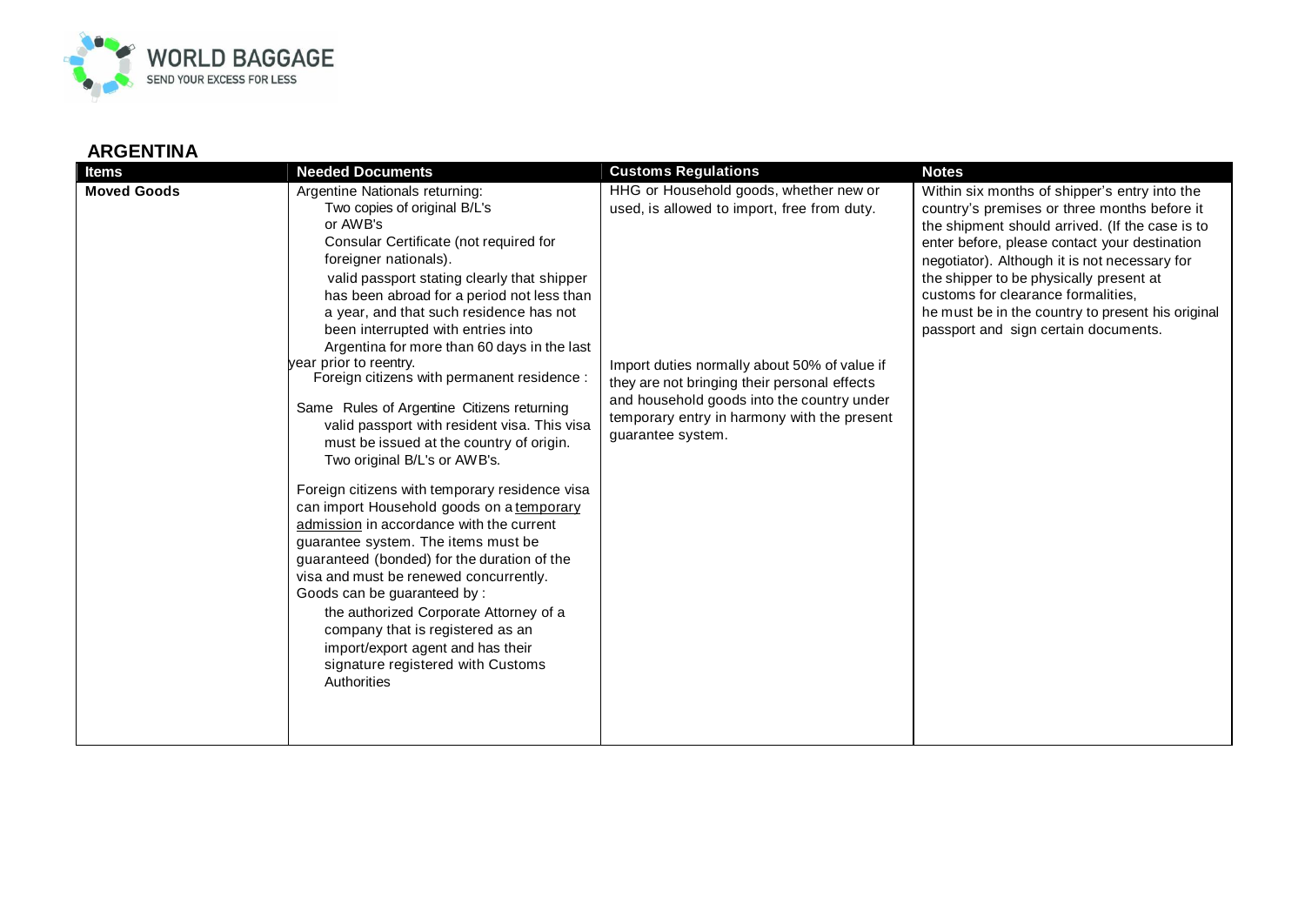

| <b>Items</b>                 | <b>Needed Documents</b>                                                                           | <b>Customs Regulations</b>                                                           | <b>Notes</b>                                                                  |
|------------------------------|---------------------------------------------------------------------------------------------------|--------------------------------------------------------------------------------------|-------------------------------------------------------------------------------|
|                              | The authorized Corporate Attorney of                                                              |                                                                                      |                                                                               |
|                              | a company in union with the                                                                       |                                                                                      |                                                                               |
|                              | presentation of Corporate by-laws.                                                                |                                                                                      |                                                                               |
|                              | an insurance company                                                                              |                                                                                      |                                                                               |
|                              | If the visa expired and not renewed the goods                                                     |                                                                                      |                                                                               |
|                              | must be re-exported to the country of origin. If a<br>permanent residence visa has been obtained, |                                                                                      |                                                                               |
|                              | the goods must be nationalized.                                                                   |                                                                                      |                                                                               |
|                              |                                                                                                   |                                                                                      |                                                                               |
| Diplomatic goods             |                                                                                                   | No obstructions exist, provided the effects                                          |                                                                               |
|                              |                                                                                                   | belong to the diplomat.                                                              |                                                                               |
| <b>Bridal Clothes</b>        |                                                                                                   | No obstructions exist.                                                               |                                                                               |
| <b>Heirlooms/Bequest</b>     |                                                                                                   | Subject to payment of customs duties.                                                | Importation not recommended.                                                  |
| <b>Household effects and</b> | SEE Moved Goods.                                                                                  | Free from customs duty provided imported as                                          |                                                                               |
| new furniture and            |                                                                                                   | part of Household goods removal.                                                     |                                                                               |
| <b>Electrical devices</b>    | <b>SEE Moved Goods.</b>                                                                           | SEE New Furniture and household goods.                                               |                                                                               |
| Machines, spare pieces       |                                                                                                   | Their importation is not allowed when they                                           | Abstaining from their importation is                                          |
|                              |                                                                                                   | are included with unaccompanied luggage                                              | recommended.                                                                  |
|                              |                                                                                                   | of passengers intending to live in Argentina.                                        |                                                                               |
| Gifts, Memorabilia           | SEE Moved Goods.                                                                                  | Free from customs duty provided imported as                                          |                                                                               |
|                              |                                                                                                   | part of Household goods removal.                                                     |                                                                               |
| <b>Antiquity, Artwork</b>    | Passenger's passport.                                                                             | No problem exists if in reasonable                                                   |                                                                               |
|                              | Ocean B/L or AWB.                                                                                 | amounts that do not imply commercial                                                 |                                                                               |
|                              | Packing list.                                                                                     | purposes.                                                                            |                                                                               |
| Valued metal articles        | Packing list.                                                                                     | Importation is allowed provided they are                                             | Importation not recommended.                                                  |
| (jewels, money)              |                                                                                                   | private collections and in reasonable number                                         |                                                                               |
| <b>Automobiles</b>           | Representatives are allowed to import used                                                        | that do not intended for commercial purposes.<br>Approximately 79% of car CIF value. |                                                                               |
|                              | or new cars.                                                                                      | Allowance is made for two cars per family                                            | Car must enter Argentina within (6) six months<br>after proprietor's arrival. |
|                              |                                                                                                   | (under different names).                                                             | Car must be owned and under shipper's name.                                   |
|                              | RETURNING Argentine nationals or                                                                  |                                                                                      | Importation of new cars is subject to approval of                             |
|                              | Persons with PERMANENT RESIDENT                                                                   |                                                                                      | Ministry of Commerce regulations and is limited                               |
|                              | STATUS may import used cars only.                                                                 |                                                                                      | to certain types of vehicles.                                                 |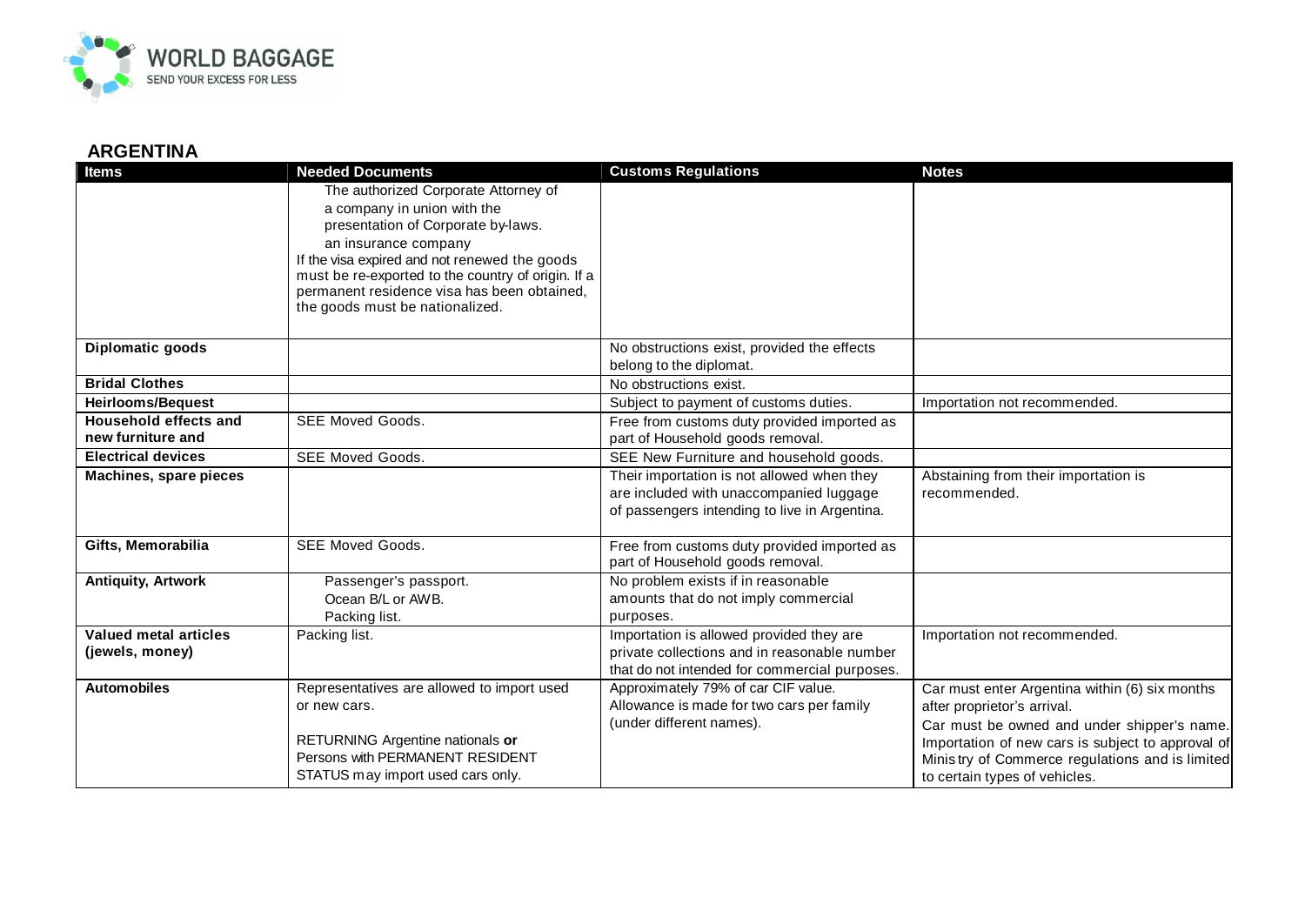

| <b>Items</b>                              | <b>Needed Documents</b>                                                                                                                                                                                                                                                                                                                                                 | <b>Customs Regulation</b>                                                                                                                                    | <b>Notes</b>                                                                                                                       |
|-------------------------------------------|-------------------------------------------------------------------------------------------------------------------------------------------------------------------------------------------------------------------------------------------------------------------------------------------------------------------------------------------------------------------------|--------------------------------------------------------------------------------------------------------------------------------------------------------------|------------------------------------------------------------------------------------------------------------------------------------|
|                                           | PERSONS WITH TEMPORARY VISA may<br>import used or new cars under temporary<br>admission. The car is only allowed<br>temporary admission for the equal period the<br>customer has his Visa. It may be renewed<br>depending the times the customer<br>renews the Visa. When the Customer leaves<br>Argentina, the car must be send overseas. It<br>cannot be nationalize. | No duties are billed on temporary imports.                                                                                                                   |                                                                                                                                    |
|                                           | 2. Proprietor's original passport<br>3. Two copies of original B/L's<br>4. Complete car records<br>5. Original purchase receipt with visa<br>stamped by Argentine Consulate.<br>6. Consulate certificate<br>(not applicable for<br>foreigner nationals)                                                                                                                 |                                                                                                                                                              |                                                                                                                                    |
| Other vehicles<br>(motorcycles, jet-skis) | SEE Autmobiles.                                                                                                                                                                                                                                                                                                                                                         | SEE Automobiles.<br>Importation of jet-skis is not allowed.                                                                                                  |                                                                                                                                    |
| <b>Rugs</b>                               | Packing list.                                                                                                                                                                                                                                                                                                                                                           | Free from customs duty provided imported as<br>part of Household goods removal.                                                                              |                                                                                                                                    |
| Wine                                      |                                                                                                                                                                                                                                                                                                                                                                         | Pays custom duties and taxes.                                                                                                                                |                                                                                                                                    |
| Liquor                                    | Packing list.                                                                                                                                                                                                                                                                                                                                                           | Allowed with duty free entry provided that it<br>consists of leftover bar or cellar bottles and<br>in reasonable number. Duty payment for<br>sealed bottles. | It is recommended not to import alcohol in<br>sealed bottles along with the shipment of used<br>household and/or personal effects. |
| <b>Canned foods and foodstuff</b>         | Packing list.                                                                                                                                                                                                                                                                                                                                                           | Tins and food in general are accountable to<br>Customs duty if their amount involve they are<br>not kitchen leftovers.                                       | Their shipment is not encouraged.                                                                                                  |